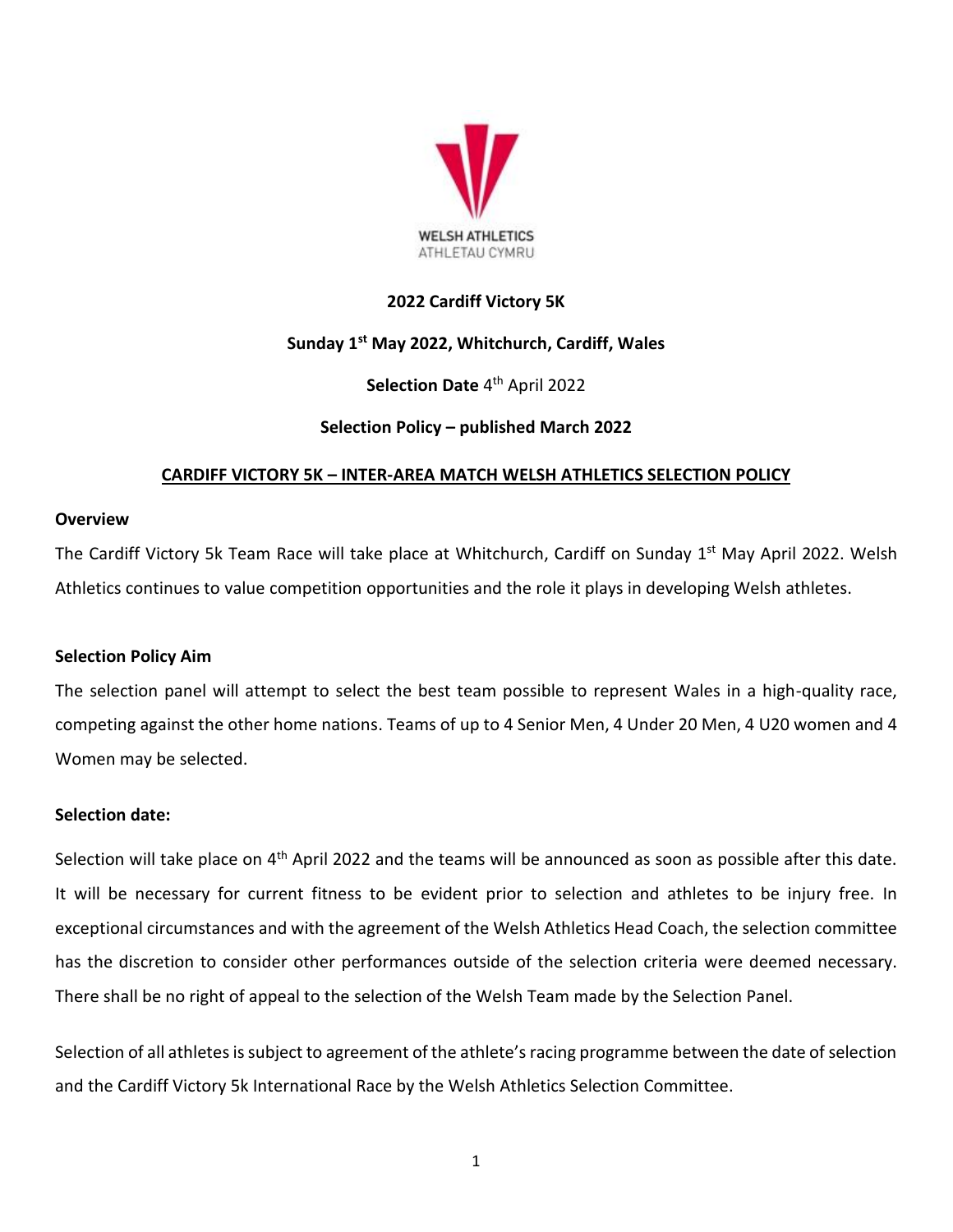## **Selection Criteria**

For consideration for selection, athletes must have achieved the following qualification standards or consideration for selection, athletes must have achieved the following qualification standards

| U20 female | <b>Senior Female</b> | Event            | <b>Senior Male</b> | U20 Male |
|------------|----------------------|------------------|--------------------|----------|
| 10:10      | 9:45                 | 3 <sub>km</sub>  | 8:25               | 8:45     |
| 17:50      | 16:50                | 5km              | 14:40              | 15:10    |
| <b>NA</b>  | 34:45                | 10 <sub>km</sub> | 30:45              | ΝA       |

\* Qualification performances must be achieved between 00:00 (GMT) 23rd January 2021 and midnight (GMT) 4<sup>th</sup> April 2022 (GMT)

\* Qualification performances must be achieved in competitions organised or authorised by World Athletics, its Area Associations or its National Member Federations (Road and Track performances apply)

## **Athlete Eligibility**

To be considered for selection, athletes must satisfy the following.

- 1. Be eligible to compete for Wales by either:
	- a. Birth
	- b. Parentage
	- c. Retention
	- d. Residence (minimum 3 years)
- 2. Have achieved the selection standard

## **Selection Process**

The selection meeting will take place on 4th April 2022. The Selection Panel will comprise of 5 voting members (2 members of the Coaching and Performance team, 2 independent panel members (Road Running Committee) and 1 of the nominated team mangers for the event) and an independent observer (non-voting). There is no obligation to fill all available positions.

There is no automatic selection for this event. In coming to its decision, the Panel will consider the following criteria (in no particular priority order):

1. Current form